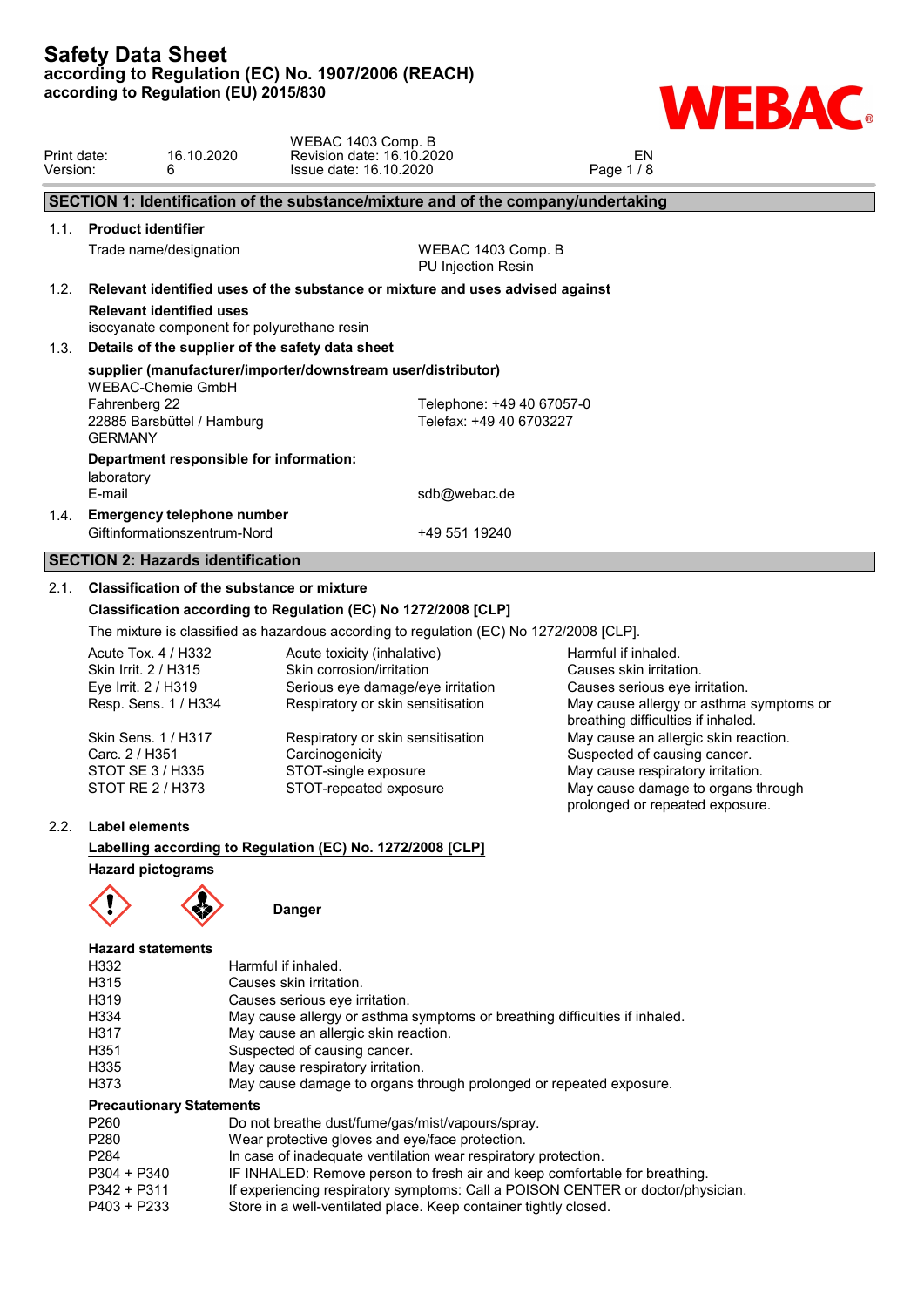

| Print date:<br>Version: |                                    | 16.10.2020<br>6.                       | WEBAC 1403 Comp. B<br>Revision date: 16.10.2020<br>Issue date: 16.10.2020                                                                                                                                                                                                           | <b>EN</b><br>Page 2 / 8 |            |
|-------------------------|------------------------------------|----------------------------------------|-------------------------------------------------------------------------------------------------------------------------------------------------------------------------------------------------------------------------------------------------------------------------------------|-------------------------|------------|
|                         |                                    | <b>Hazard components for labelling</b> | diphenylmethanediisocyanate, isomeres and homologues                                                                                                                                                                                                                                |                         |            |
|                         | <b>EUH204</b>                      | Supplemental hazard information        | Contains isocyanates. May produce an allergic reaction.                                                                                                                                                                                                                             |                         |            |
| 2.3.                    | <b>Other hazards</b>               |                                        |                                                                                                                                                                                                                                                                                     |                         |            |
|                         |                                    | No information available.              |                                                                                                                                                                                                                                                                                     |                         |            |
|                         |                                    |                                        | <b>SECTION 3: Composition / information on ingredients</b>                                                                                                                                                                                                                          |                         |            |
| 3.2.                    | <b>Mixtures</b>                    |                                        |                                                                                                                                                                                                                                                                                     |                         |            |
|                         | <b>Description</b>                 |                                        | isocyanate component for polyurethane resin                                                                                                                                                                                                                                         |                         |            |
|                         |                                    | <b>Hazardous ingredients</b>           |                                                                                                                                                                                                                                                                                     |                         |            |
|                         | EC No.                             | <b>REACH No.</b>                       |                                                                                                                                                                                                                                                                                     |                         |            |
|                         | <b>CAS No.</b><br><b>INDEX No.</b> | <b>Designation</b>                     | classification: // Remark                                                                                                                                                                                                                                                           |                         | weight-%   |
|                         | 9016-87-9                          | <b>SE 3 H335</b>                       | diphenylmethanediisocyanate, isomeres and homologues<br>Acute Tox. 4 H332 / Skin Irrit. 2 H315 / Eye Irrit. 2 H319 / Skin Sens. 1<br>H317 / Resp. Sens. 1 H334 / Carc. 2 H351 / STOT RE 2 H373 / STOT<br>Specific concentration limit (SCL): Resp. Sens. 1 H334 >= 0,1 / Eye Irrit. |                         | $50 - 100$ |
|                         |                                    |                                        | 2 H319 >= 5 / Skin Irrit. 2 H315 >= 5 / STOT SE 3 H335 >= 5                                                                                                                                                                                                                         |                         |            |

#### **Additional information**

Full text of classification: see section 16

## **SECTION 4: First aid measures**

### 4.1. **Description of first aid measures**

#### **General information**

In all cases of doubt, or when symptoms persist, seek medical advice. In case of unconsciousness give nothing by mouth, place in recovery position and seek medical advice.

#### **In case of inhalation**

Remove casualty to fresh air and keep warm and at rest. In case of irregular breathing or respiratory arrest provide artificial respiration.

#### **Following skin contact**

Remove contaminated, saturated clothing immediately. After contact with skin, wash immediately with plenty of water and soap.Do not use solvents or thinners.

### **After eye contact**

Rinse cautiously with water for several minutes. Remove contact lenses, if present and easy to do. Continue rinsing. In all cases of doubt, or when symptoms persist, seek medical advice.

#### **After ingestion**

If accidentally swallowed rinse the mouth with plenty of water (only if the person is conscious) and obtain immediate medical attention.Keep victim calm. Do NOT induce vomiting.

### 4.2. **Most important symptoms and effects, both acute and delayed**

In all cases of doubt, or when symptoms persist, seek medical advice.

### 4.3. **Indication of any immediate medical attention and special treatment needed** First Aid, decontamination, treatment of symptoms.

# **SECTION 5: Firefighting measures**

# 5.1. **Extinguishing media**

**Suitable extinguishing media** alcohol resistant foam, carbon dioxide, Powder, spray mist, (water) **Unsuitable extinguishing media** strong water jet

#### 5.2. **Special hazards arising from the substance or mixture**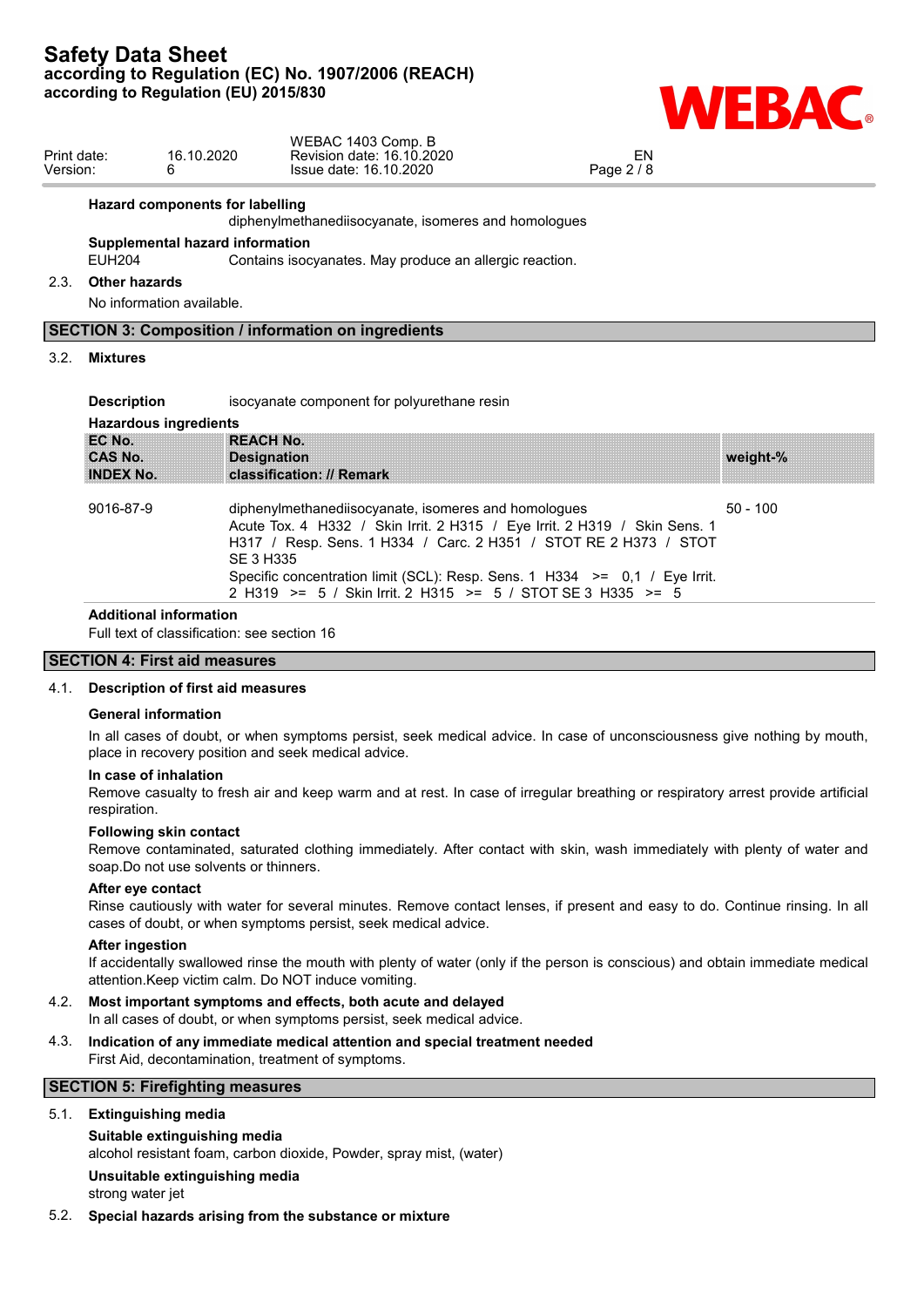

|             |            | WEBAC 1403 Comp. B        |          |  |
|-------------|------------|---------------------------|----------|--|
| Print date: | 16.10.2020 | Revision date: 16.10.2020 | EN       |  |
| Version:    |            | Issue date: 16.10.2020    | Page 3/8 |  |
|             |            |                           |          |  |

Dense black smoke occurs during fire. Inhaling hazardous decomposing products can cause serious health damage.

### 5.3. **Advice for firefighters**

Provide a conveniently located respiratory protective device. Cool closed containers that are near the source of the fire. Do not allow water used to extinguish fire to enter drains, ground or waterways.

### **SECTION 6: Accidental release measures**

# 6.1. **Personal precautions, protective equipment and emergency procedures**

Ventilate affected area. Do not breathe vapours.

#### 6.2. **Environmental precautions**

Do not allow to enter into surface water or drains. If the product contaminates lakes, rivers or sewages, inform competent authorities in accordance with local regulations.

### 6.3. **Methods and material for containment and cleaning up**

Isolate leaked material using non-flammable absorption agent (e.g. sand, earth, vermiculit, diatomaceous earth) and collect it for disposal in appropriate containers in accordance with the local regulations (see section 13). Only use containers specifically approved for the substance/product.

### 6.4. **Reference to other sections**

Observe protective provisions (see section 7 and 8).

### **SECTION 7: Handling and storage**

### 7.1. **Precautions for safe handling**

### **Advices on safe handling**

Avoid contact with skin, eyes and clothes. Do not inhale dusts, particulates and spray mist when using this preparation. When using do not eat, drink or smoke.

Personal protection equipment: refer to section 8.

Do not empty containers with pressure - no pressure vessel! Always keep in containers that correspond to the material of the original container.

Follow the legal protection and safety regulations.

### **Further information**

Vapours are heavier than air.

### 7.2. **Conditions for safe storage, including any incompatibilities**

### **Requirements for storage rooms and vessels**

Storage in accordance with the Ordinance on Industrial Safety and Health (BetrSiVO). Keep container tightly closed. Do not empty containers with pressure - no pressure vessel! Smoking is forbidden. Access only for authorised persons. Store carefully closed containers upright to prevent any leaks.

### **Hints on joint storage**

Keep away from food, drink and animal feedingstuffs.

### **Further information on storage conditions**

Take care of instructions on label. Store in a well-ventilated and dry room at temperatures between 5 °C and 30 °C. Protect from heat and direct sunlight. Keep container tightly closed.

### 7.3. **Specific end use(s)**

Observe technical data sheet. Observe instructions for use.

# **SECTION 8: Exposure controls/personal protection**

People who suffer from skin sensitization problems, asthma, allergies, chronic or recurring respiratory illnesses should not be deployed in any process using this mixture.

People who spray this preparation should have regular pulmonary function tests.

### 8.1. **Control parameters**

### **Occupational exposure limit values:**

not applicable

### 8.2. **Exposure controls**

Provide good ventilation. This can be achieved with local or room suction. When spraying, wear self-contained breathing apparatus.

### **Personal protection equipment**

**Respiratory protection**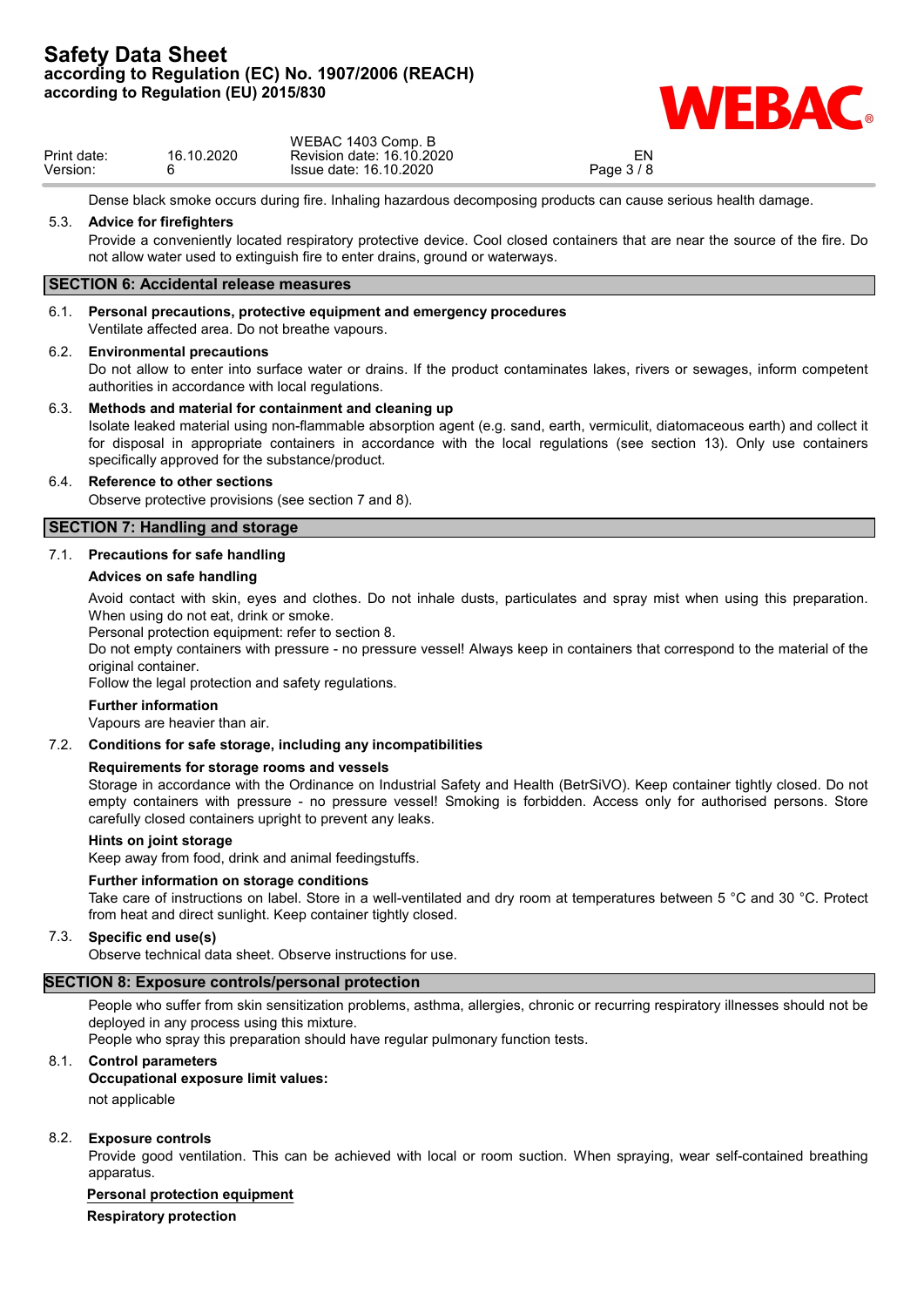

|                         |                                                                                                                                                                                 |                                                                                                                                                                                                                                                                                                                                                                                                                                 | $\blacksquare$                                                                                                                                                                                                                                                                                                                                               |
|-------------------------|---------------------------------------------------------------------------------------------------------------------------------------------------------------------------------|---------------------------------------------------------------------------------------------------------------------------------------------------------------------------------------------------------------------------------------------------------------------------------------------------------------------------------------------------------------------------------------------------------------------------------|--------------------------------------------------------------------------------------------------------------------------------------------------------------------------------------------------------------------------------------------------------------------------------------------------------------------------------------------------------------|
| Print date:<br>Version: | 16.10.2020<br>6                                                                                                                                                                 | WEBAC 1403 Comp. B<br>Revision date: 16.10.2020<br>Issue date: 16.10.2020                                                                                                                                                                                                                                                                                                                                                       | EN<br>Page 4 / 8                                                                                                                                                                                                                                                                                                                                             |
|                         | <b>Hand protection</b><br>glove articles EN ISO 374<br><b>Eye/face protection</b><br><b>Body protection</b><br>Wear suitable protective clothing.<br><b>Protective measures</b> | In case of inadequate ventilation wear respiratory protection.<br>Suitable respiratory protection apparatus: Combination filtering device (EN 14387)<br>Thickness of the glove material $> 0.4$ mm; Breakthrough time (maximum wearing time) $> 480$ min.<br>Barrier creams can help protecting exposed skin areas. In no case should they be used after contact.<br>Wear eye glasses with side protection according to EN 166. | For prolonged or repeated handling the following glove material must be used: nitrile rubber or butyl rubber<br>Observe the instructions and details for use, storage, maintenance and replacement provided by the protective glove<br>manufacturer. Penetration time of glove material depending on intensity and duration of exposure to skin. Recommended |
|                         |                                                                                                                                                                                 | After contact clean skin thoroughly with water and soap or use appropriate cleanser.                                                                                                                                                                                                                                                                                                                                            |                                                                                                                                                                                                                                                                                                                                                              |
|                         | <b>Environmental exposure controls</b>                                                                                                                                          | Do not allow to enter into surface water or drains. See section 7. No additional measures necessary.                                                                                                                                                                                                                                                                                                                            |                                                                                                                                                                                                                                                                                                                                                              |
|                         | <b>SECTION 9: Physical and chemical properties</b>                                                                                                                              |                                                                                                                                                                                                                                                                                                                                                                                                                                 |                                                                                                                                                                                                                                                                                                                                                              |
|                         |                                                                                                                                                                                 | 9.1. Information on basic physical and chemical properties                                                                                                                                                                                                                                                                                                                                                                      |                                                                                                                                                                                                                                                                                                                                                              |
| Appearance:<br>Colour:  | <b>Physical state:</b>                                                                                                                                                          | Liquid<br>brown                                                                                                                                                                                                                                                                                                                                                                                                                 |                                                                                                                                                                                                                                                                                                                                                              |
| Odour:                  |                                                                                                                                                                                 | characteristic                                                                                                                                                                                                                                                                                                                                                                                                                  |                                                                                                                                                                                                                                                                                                                                                              |
|                         | <b>Odour threshold:</b>                                                                                                                                                         | not determined                                                                                                                                                                                                                                                                                                                                                                                                                  |                                                                                                                                                                                                                                                                                                                                                              |
| pH at 20 °C:            |                                                                                                                                                                                 | not applicable                                                                                                                                                                                                                                                                                                                                                                                                                  |                                                                                                                                                                                                                                                                                                                                                              |
|                         | <b>Melting point/freezing point:</b>                                                                                                                                            | not determined<br>not determined                                                                                                                                                                                                                                                                                                                                                                                                |                                                                                                                                                                                                                                                                                                                                                              |
| Flash point:            | Initial boiling point and boiling range:                                                                                                                                        | > 101 °C<br>Method: DIN 53213                                                                                                                                                                                                                                                                                                                                                                                                   |                                                                                                                                                                                                                                                                                                                                                              |
| flammability            | Burning time (s):                                                                                                                                                               | not applicable                                                                                                                                                                                                                                                                                                                                                                                                                  |                                                                                                                                                                                                                                                                                                                                                              |
|                         | Upper/lower flammability or explosive limits:<br>Lower explosion limit:<br><b>Upper explosion limit:</b>                                                                        | not determined<br>not determined                                                                                                                                                                                                                                                                                                                                                                                                |                                                                                                                                                                                                                                                                                                                                                              |
|                         | Vapour pressure at 20 °C:                                                                                                                                                       | 0,0306 mbar<br>Method: calculated                                                                                                                                                                                                                                                                                                                                                                                               |                                                                                                                                                                                                                                                                                                                                                              |
|                         | <b>Relative density:</b><br>Density at 20 °C:                                                                                                                                   | $1,10$ g/cm <sup>3</sup><br>Method: calculated                                                                                                                                                                                                                                                                                                                                                                                  |                                                                                                                                                                                                                                                                                                                                                              |

**Solubility(ies): Water solubility (g/L) at 20 °C: insoluble Partition coefficient: n-octanol/water: see section 12 Auto-ignition temperature: not determined Decomposition temperature: not determined Viscosity at 40 °C: > 20,5 mm²/s**

**Explosive properties: not applicable Oxidising properties: not applicable** 9.2. **Other information solvent content: Organic solvents:**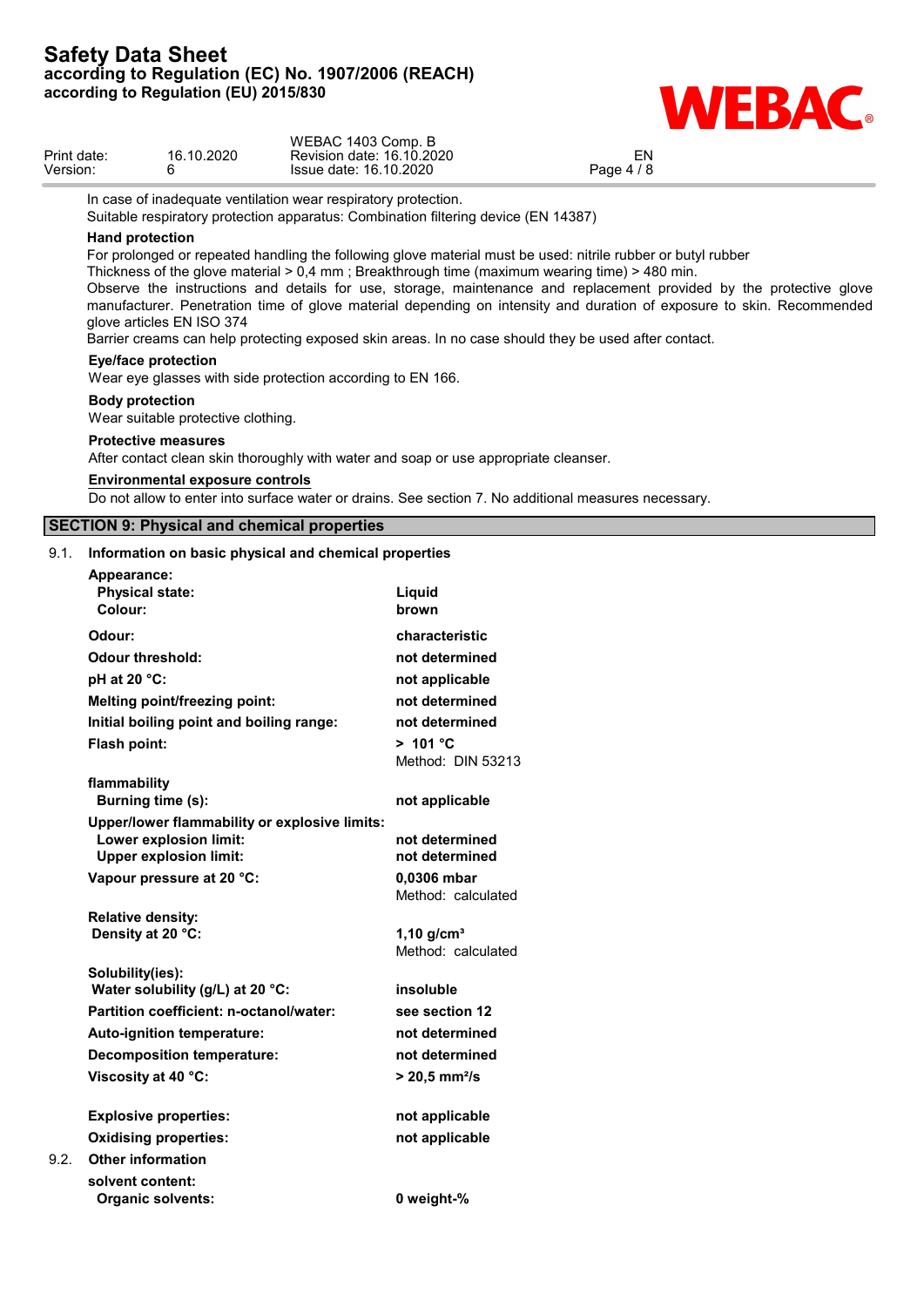

|             |            | WEBAC 1403 Comp. B        |            |  |
|-------------|------------|---------------------------|------------|--|
| Print date: | 16.10.2020 | Revision date: 16.10.2020 | ΕN         |  |
| Version:    |            | Issue date: 16.10.2020    | Page 5 / 8 |  |
|             |            |                           |            |  |

# **SECTION 10: Stability and reactivity**

### 10.1. **Reactivity**

Reacts with water, forming carbon dioxide, producing bursting hazard in closed containers due to build-up of pressure.

#### 10.2. **Chemical stability**

Stable when applying the recommended regulations for storage and handling. Further information on correct storage: refer to section 7.

### 10.3. **Possibility of hazardous reactions**

Keep away from strong acids, strong bases and strong oxidizing agents to avoid exothermic reactions. Reacts with water, forming carbon dioxide, producing bursting hazard in closed containers due to build-up of pressure.

#### 10.4. **Conditions to avoid**

Stable when applying the recommended regulations for storage and handling. Further information on correct storage: refer to section 7. Hazardous decomposition byproducts may form with exposure to high temperatures.

### 10.5. **Incompatible materials**

not applicable

### 10.6. **Hazardous decomposition products**

Hazardous decomposition byproducts may form with exposure to high temperatures, e.g.: carbon dioxide, carbon monoxide, smoke, nitrogen oxides.

# **SECTION 11: Toxicological information**

Classification according to Regulation (EC) No 1272/2008 [CLP] No data on preparation itself available.

# 11.1. **Information on toxicological effects**

#### **Acute toxicity**

Harmful if inhaled.

diphenylmethanediisocyanate, isomeres and homologues oral, LD50, Rat: > 10000 mg/kg dermal, LD50, Rabbit: > 9400 mg/kg inhalative (dust and mist), LC50, Rat: 1,5 mg/L (4 h) Method: calculated

### **Skin corrosion/irritation; Serious eye damage/eye irritation**

Causes skin irritation.

Causes serious eye irritation.

#### **Respiratory or skin sensitisation**

May cause allergy or asthma symptoms or breathing difficulties if inhaled.

May cause an allergic skin reaction.

diphenylmethanediisocyanate, isomeres and homologues

Skin:

May cause sensitization by skin contact. Respiratory system:

May cause sensitization by inhalation.

### **CMR effects (carcinogenicity, mutagenicity and toxicity for reproduction)**

Suspected of causing cancer.

diphenylmethanediisocyanate, isomeres and homologues

**Carcinogenicity** 

Evidence for possible carcinogenic effects in experimental animals existent.; Determined in aerosol.; No indication of human carcinogenicity.

### **STOT-single exposure; STOT-repeated exposure**

May cause respiratory irritation.

May cause damage to organs through prolonged or repeated exposure.

diphenylmethanediisocyanate, isomeres and homologues Specific target organ toxicity (single exposure), Irritation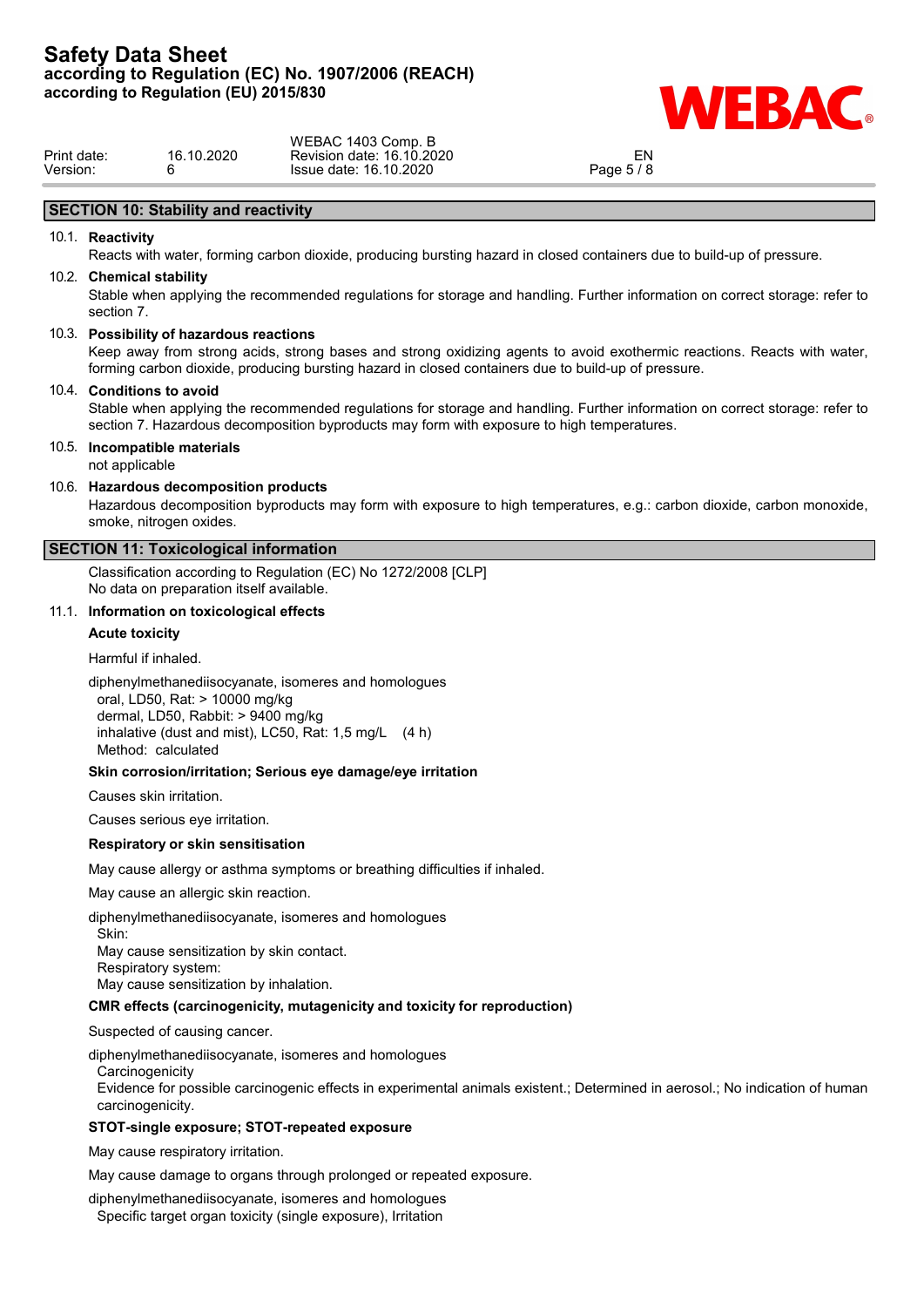

|             |            | WEBAC 1403 Comp. B        |            |  |
|-------------|------------|---------------------------|------------|--|
| Print date: | 16.10.2020 | Revision date: 16.10.2020 |            |  |
| Version:    |            | Issue date: 16.10.2020    | Page 6 / 8 |  |

May cause respiratory irritation.

Specific target organ toxicity (repeated exposure)

May cause damage to organs through prolonged or repeated exposure.

### **Aspiration hazard**

Based on available data, the classification criteria are not met.

# **Practical experience/human evidence**

Because of the isocyanate components' properties of this and with consideration of similar preparations the following applies: This mixture may cause acute irrtation and/or sensitization of airways which lead to tightness in thorax, short-breath and asthmatic complaints. After sensitization even concentrations below the exposure limit values may cause asthma. Repeated inhaling can lead to permanent illness of the respiratory tract.

### **Overall Assessment on CMR properties**

The ingredients in this mixture do not meet the criteria for classification as CMR category 1A or 1B according to CLP.

### **SECTION 12: Ecological information**

Classification according to Regulation (EC) No 1272/2008 [CLP] There is no information available on the preparation itself . Do not allow to enter into surface water or drains.

# 12.1. **Toxicity**

diphenylmethanediisocyanate, isomeres and homologues Fish toxicity, LC50, Brachydanio rerio (zebra-fish): > 1000 mg/L (96 h) Method: OECD 203 Algae toxicity, ErC50, Scenedesmus subspicatus: > 1640 mg/L (72 h) Method: OECD 201 Daphnia toxicity, EC50, Daphnia magna (Big water flea): > 1000 mg/L (24 h) Method: OECD 202 Bacteria toxicity, EC50, Activated sludge: > 100 mg/L (3 h) Method: OECD 209

### **Long-term Ecotoxicity**

diphenylmethanediisocyanate, isomeres and homologues Daphnia toxicity, NOEC, Daphnia magna: > 10 mg/L (21 D)

### 12.2. **Persistence and degradability**

Toxicological data are not available.

### 12.3. **Bioaccumulative potential**

Toxicological data are not available.

### **Bioconcentration factor (BCF)**

Toxicological data are not available.

### 12.4. **Mobility in soil**

Toxicological data are not available.

### 12.5. **Results of PBT and vPvB assessment**

The substances in the mixture do not meet the PBT/vPvB criteria according to REACH, annex XIII.

### 12.6. **Other adverse effects**

No information available.

# **SECTION 13: Disposal considerations**

### 13.1. **Waste treatment methods**

### **Appropriate disposal / Product**

### **Recommendation**

Do not allow to enter into surface water or drains. This material and its container must be disposed of in a safe way. Dispose of waste according to applicable legislation.

### **List of proposed waste codes/waste designations in accordance with EWC**

080501\* waste isocyanates 070208\* other still bottoms and reaction residues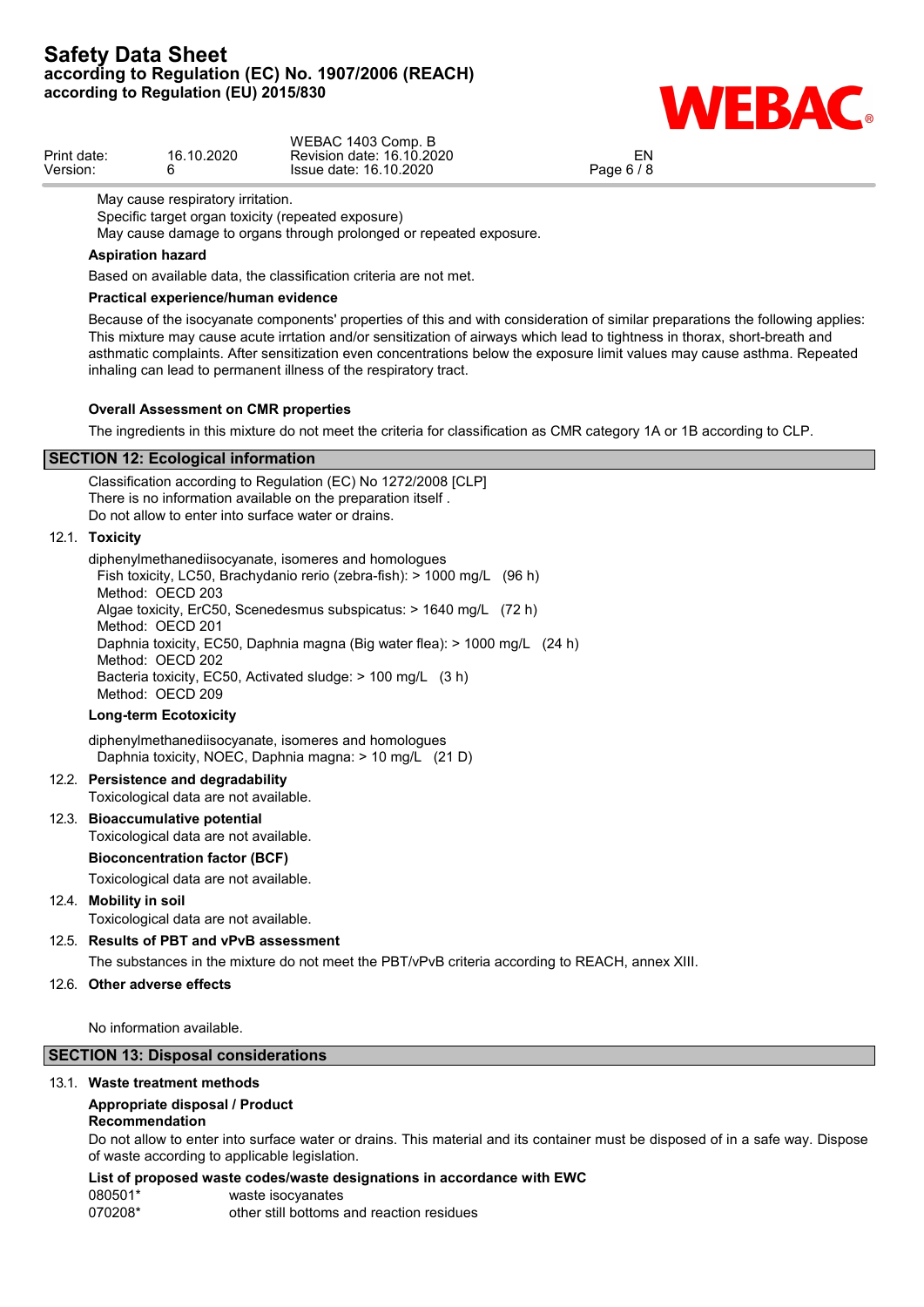

May cause allergy or asthma symptoms or

breathing difficulties if inhaled.

| Print date:<br>Version: |                                                                    | 16.10.2020<br>6                                                              | WEBAC 1403 Comp. B<br>Revision date: 16.10.2020<br>Issue date: 16.10.2020                            | EN<br>Page 7/8                                                                                                                                                                                                                              |
|-------------------------|--------------------------------------------------------------------|------------------------------------------------------------------------------|------------------------------------------------------------------------------------------------------|---------------------------------------------------------------------------------------------------------------------------------------------------------------------------------------------------------------------------------------------|
|                         |                                                                    |                                                                              | *Hazardous waste according to Directive 2008/98/EC (waste framework directive).                      |                                                                                                                                                                                                                                             |
|                         | Recommendation                                                     | Appropriate disposal / Package                                               | Non-contaminated packages may be recycled. Vessels not properly emptied are special waste.           |                                                                                                                                                                                                                                             |
|                         |                                                                    | <b>SECTION 14: Transport information</b>                                     |                                                                                                      |                                                                                                                                                                                                                                             |
|                         |                                                                    |                                                                              | No dangerous good in sense of this transport regulation.                                             |                                                                                                                                                                                                                                             |
|                         | 14.1. UN number                                                    |                                                                              |                                                                                                      |                                                                                                                                                                                                                                             |
|                         |                                                                    |                                                                              | not applicable                                                                                       |                                                                                                                                                                                                                                             |
|                         |                                                                    | 14.2. UN proper shipping name                                                |                                                                                                      |                                                                                                                                                                                                                                             |
|                         |                                                                    | 14.3. Transport hazard class(es)                                             |                                                                                                      |                                                                                                                                                                                                                                             |
|                         |                                                                    |                                                                              | not applicable                                                                                       |                                                                                                                                                                                                                                             |
|                         | 14.4. Packing group                                                |                                                                              | not applicable                                                                                       |                                                                                                                                                                                                                                             |
|                         |                                                                    | 14.5. Environmental hazards                                                  |                                                                                                      |                                                                                                                                                                                                                                             |
|                         |                                                                    | Land transport (ADR/RID)                                                     | not applicable                                                                                       |                                                                                                                                                                                                                                             |
|                         | Marine pollutant                                                   |                                                                              | not applicable                                                                                       |                                                                                                                                                                                                                                             |
|                         |                                                                    | 14.6. Special precautions for user                                           |                                                                                                      |                                                                                                                                                                                                                                             |
|                         |                                                                    | case of an accident or leakage.<br>Advices on safe handling: see parts 6 - 8 |                                                                                                      | Transport always in closed, upright and safe containers. Make sure that persons transporting the product know what to do in                                                                                                                 |
|                         |                                                                    | <b>Further information</b>                                                   |                                                                                                      |                                                                                                                                                                                                                                             |
|                         |                                                                    | Land transport (ADR/RID)                                                     |                                                                                                      |                                                                                                                                                                                                                                             |
|                         |                                                                    | tunnel restriction code                                                      |                                                                                                      |                                                                                                                                                                                                                                             |
|                         |                                                                    | Sea transport (IMDG)                                                         |                                                                                                      |                                                                                                                                                                                                                                             |
|                         | EmS-No.                                                            |                                                                              | not applicable                                                                                       |                                                                                                                                                                                                                                             |
|                         |                                                                    | Air transport (ICAO-TI / IATA-DGR)                                           |                                                                                                      |                                                                                                                                                                                                                                             |
|                         |                                                                    |                                                                              | 14.7. Transport in bulk according to Annex II of Marpol and the IBC Code                             |                                                                                                                                                                                                                                             |
|                         | not applicable                                                     |                                                                              |                                                                                                      |                                                                                                                                                                                                                                             |
|                         |                                                                    | <b>SECTION 15: Regulatory information</b>                                    |                                                                                                      |                                                                                                                                                                                                                                             |
|                         |                                                                    |                                                                              | 15.1. Safety, health and environmental regulations/legislation specific for the substance or mixture |                                                                                                                                                                                                                                             |
|                         | <b>EU legislation</b>                                              |                                                                              |                                                                                                      |                                                                                                                                                                                                                                             |
|                         |                                                                    | VOC-value (in g/L): 0,000                                                    | Directive 2010/75/EU on industrial emissions                                                         |                                                                                                                                                                                                                                             |
|                         |                                                                    | <b>National regulations</b>                                                  |                                                                                                      |                                                                                                                                                                                                                                             |
|                         |                                                                    | <b>Restrictions of occupation</b>                                            |                                                                                                      |                                                                                                                                                                                                                                             |
|                         |                                                                    |                                                                              |                                                                                                      | Observe employment restrictions under the Maternity Protection Directive (92/85/EEC) for expectant or nursing mothers.<br>Observe restrictions to employment for juvenils according to the 'juvenile work protection guideline' (94/33/EC). |
|                         |                                                                    | 15.2. Chemical Safety Assessment                                             | Chemical safety assessments for substances in this mixture were not carried out.                     |                                                                                                                                                                                                                                             |
|                         |                                                                    | <b>SECTION 16: Other information</b>                                         |                                                                                                      |                                                                                                                                                                                                                                             |
|                         | Acute Tox. 4 / H332<br>Skin Irrit. 2 / H315<br>Eye Irrit. 2 / H319 | Full text of classification in section 3:                                    | Acute toxicity (inhalative)<br>Skin corrosion/irritation<br>Serious eye damage/eye irritation        | Harmful if inhaled.<br>Causes skin irritation.<br>Causes serious eye irritation.                                                                                                                                                            |
|                         | Skin Sens. 1 / H317                                                | Resp. Sens. 1 / H334                                                         | Respiratory or skin sensitisation<br>Respiratory or skin sensitisation                               | May cause an allergic skin reaction.<br>May cause allergy or asthma symptoms or                                                                                                                                                             |

Carc. 2 / H351 Carcinogenicity Carcinosenicity Suspected of causing cancer (state route of